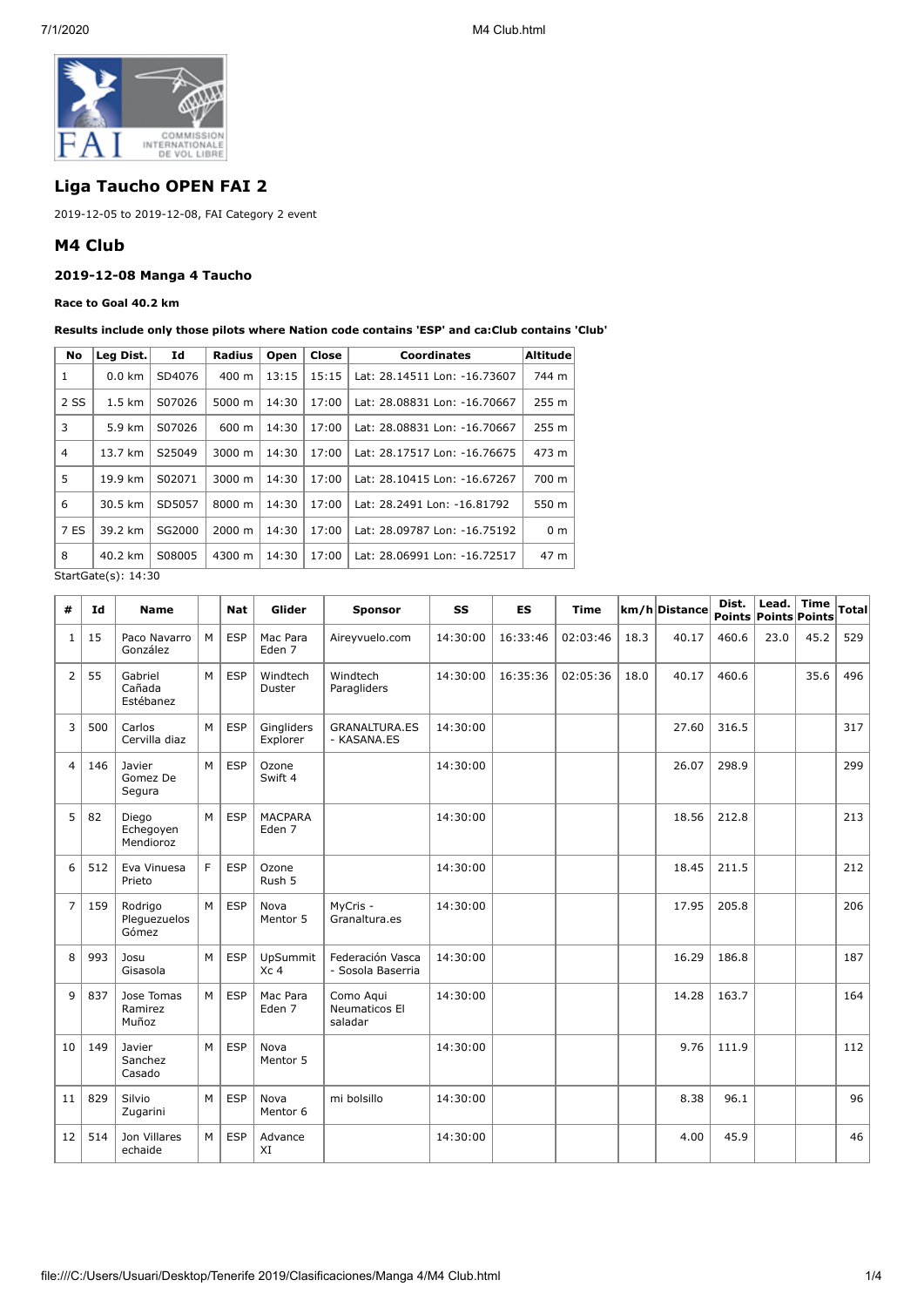7/1/2020 M4 Club.html

**Pilots absent from task (ABS)**

**Id Name**

## **Pilots not yet processed (NYP)**

**Id Name**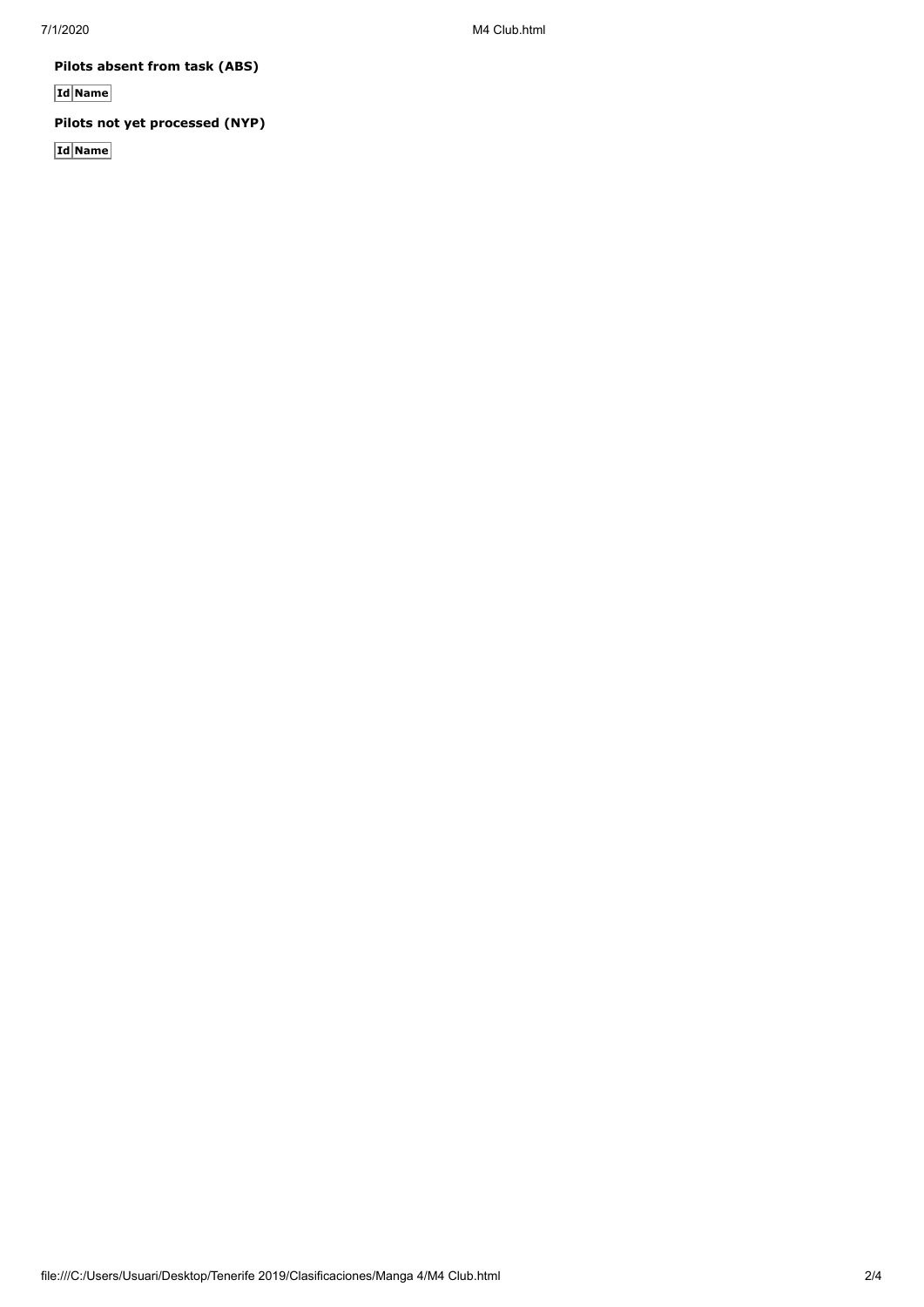#### **Task statistics**

| param                           | value                |
|---------------------------------|----------------------|
| ss_distance                     | 37.67                |
| task_distance                   | 40.173               |
| launch_to_ess_distance          | 39.196               |
| no_of_pilots_present            | 81                   |
| no_of_pilots_flying             | 79                   |
| no_of_pilots_lo                 | 46                   |
| no of pilots reaching nom dist  | 52                   |
| no_of_pilots_reaching_es        | 35                   |
| no_of_pilots_reaching_goal      | 33                   |
| sum_flown_distance              | 2231.423             |
| best_dist                       | 40.173               |
| best_time                       | 1.14                 |
| worst time                      | 2.33166666666667     |
| no_of_pilots_in_competition     | 84                   |
| no_of_pilots_landed_before_stop | 0                    |
| sum_dist_over_min               | 1932.171             |
| sum real dist over min          | 1932.171             |
| sum_flown_distances             | 2231.423             |
| best_real_dist                  | 40.173               |
| last_start_time                 | 2019-12-08T14:30:00Z |
| first_start_time                | 2019-12-08T14:30:00Z |
| first_finish_time               | 2019-12-08T15:38:24Z |
| max_time_to_get_time_points     | 2.208                |
| no of pilots with time points   | 33                   |
| goalratio                       | 0.418                |
| arrival_weight                  | 0                    |
| departure_weight                | 0                    |
| leading_weight                  | 0.094                |
| time_weight                     | 0.445                |
| distance_weight                 | 0.461                |
| smallest_leading_coefficient    | 0.739                |
| available_points_distance       | 460.612              |
| available_points_time           | 394.996              |
| available_points_departure      | 0                    |
| available_points_leading        | 144.393              |
| available_points_arrival        | 0                    |
| time_validity                   | 1                    |
| launch_validity                 | 1                    |
| distance_validity               | 1                    |
| stop_validity                   | 1                    |
| day_quality                     | 1                    |
| ftv_day_validity                | 0.995                |
| time_points_stop_correction     | 0                    |

### **Scoring formula settings**

**param value**